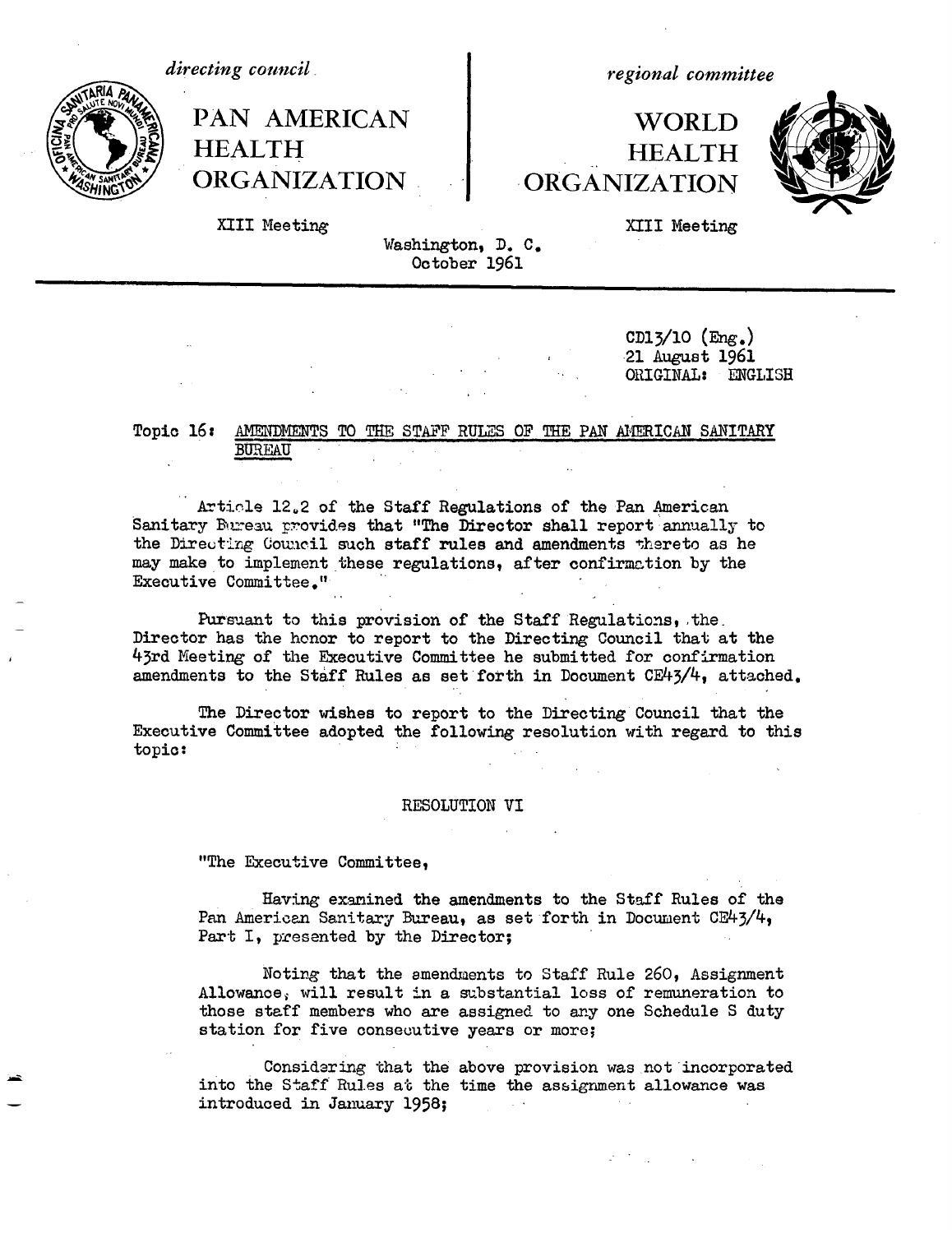Considering the necessity of maintaining uniformity of rules and of conditions of employment for PASB and UHO staff; and  $\frac{1}{3} \frac{1}{2}$ 

관계

Considering the, provisions of Staff Rule 030,

### RESOLVES:

 $\frac{1}{2}$ :  $\frac{1}{2}$  . To confirm the amendments to the Staff Rules of the **Pan American Sanitary Bureau as presented by the Director in the** Annex to Document CE43/4, Part I, except for the amendment to Staff Rule 260.  $\sim$  space  $\sim$ 

2. To request the World Health Organization to initiate الكثيبة  $\sim$  10  $^{\circ}$ within the United Nations a re-examination of the provisions of Staff Rule 260, Assignment Allowance, to eliminate conditions of employment which would discriminate against those staff members - stationed.at Schedule S duty stations for periods of five consecutive years or more . : .  $\mathcal{L}_{\mathrm{L}}$  ,  $\mathcal{L}_{\mathrm{L}}$ 

3. To request the Director to undertake all measures possible to solve the problem of the assignment allowance and to report thereon to the next meeting of the Executive Committee."

 $\sigma_{\rm{eff}}$  and  $\sigma_{\rm{eff}}$  and  $\sigma_{\rm{eff}}$ ... The report of the Director, in compliance with paragraphs 2 and 3 of the above resolution, is being submitted to the Executive Committee for its consideration.

 $\mathcal{L}_{\text{max}}$  , and  $\mathcal{L}_{\text{max}}$ In view of the foregoing, the Directing Council may wish to adopt a resolution along the following lines:

### a di secolo della Proposed Resolution

 $\mathcal{L}^{\mathcal{L}}$  , where  $\mathcal{L}^{\mathcal{L}}$  is the contribution of the contribution of  $\mathcal{L}^{\mathcal{L}}$ 

 $\mathcal{L}^{\text{max}}$  and  $\mathcal{L}^{\text{max}}$ 

The Directing Council, the contraction of the contraction of the contraction of the contraction of the contraction of the contraction of the contraction of the contraction of the contraction of the contraction of the contr

 $\label{eq:2.1} \mathcal{L}_{\mathcal{A}}(\mathcal{A}) = \mathcal{L}_{\mathcal{A}}(\mathcal{A}) = \mathcal{L}_{\mathcal{A}}(\mathcal{A}) = \mathcal{L}_{\mathcal{A}}(\mathcal{A}) = \mathcal{L}_{\mathcal{A}}(\mathcal{A})$ 

 $\mathcal{O}(\mathcal{A})$  , where  $\mathcal{O}(\mathcal{A})$  and  $\mathcal{O}(\mathcal{A})$ 

(相同) 微小的

. Acting pursuant to Article 12.2 of the Staff Regulations of the Pan American Sanitary Bureau,  $\mathcal{O}(\mathcal{A})$  and  $\mathcal{O}(\mathcal{A})$  are the set of the set of  $\mathcal{O}(\mathcal{A})$ 

## RESOLVES:

 $\sim 10^{-1}$ 

To take note of the amendments to the Staff Rules of the Pan American Sanitary Bureau, presented by the Director in Document CE43/4, Annex I, and confirmed by the Executive Committee with. the exception of the amendment to Staff Rule 260. a sa Sil

Annex: Document CE43/4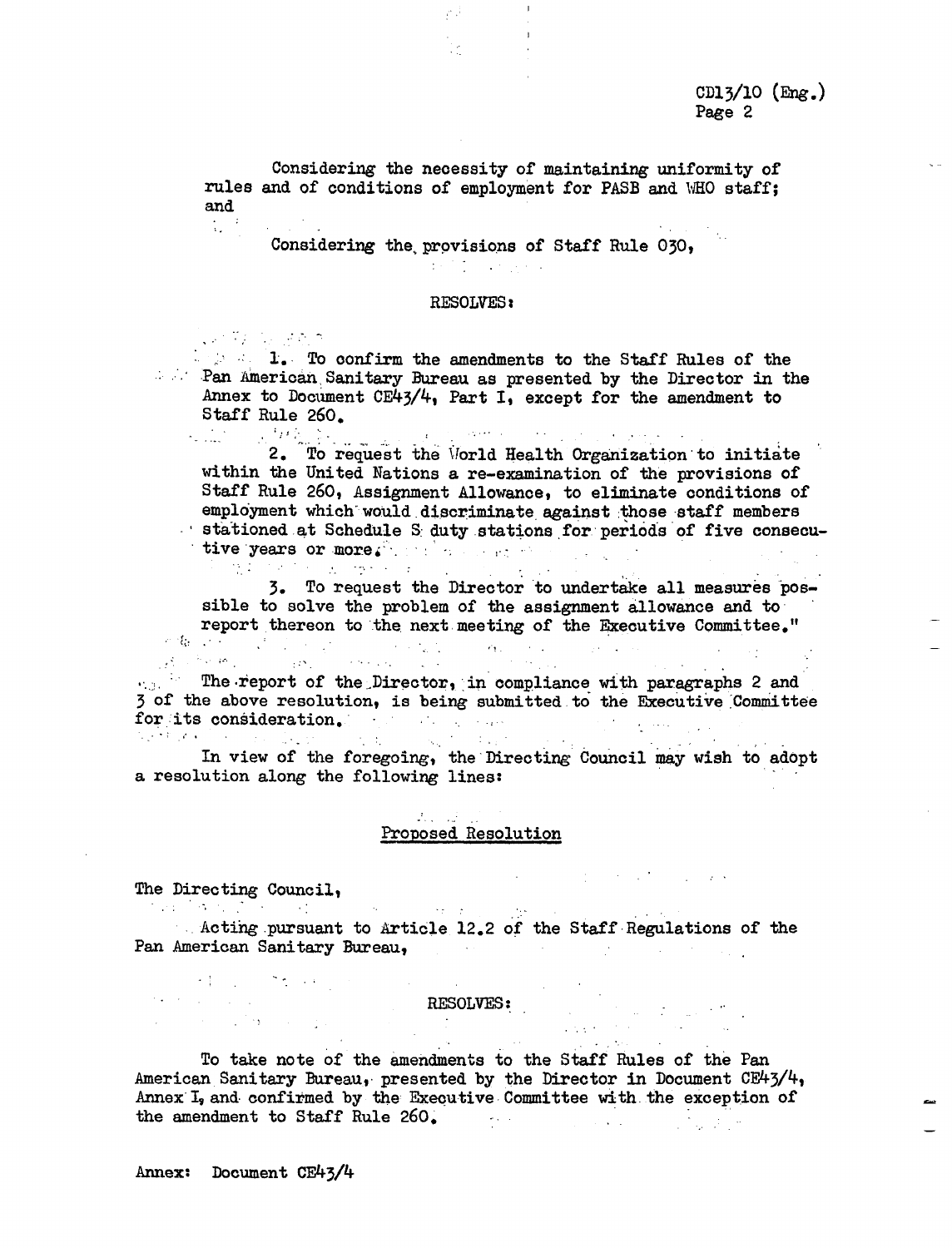*comiti ejecutivo del consejo directivo*

> **ORGANIZACION PANAMERICANA** DE LA SALUD

*grupo de trabajo del comite regional*

ORGANIZACION MUNDIAL DE LA SALUD



13rd Meeting Washington, D. C.<br>May 1961

> $CH<sub>13</sub>/h$  (Eng.) 11 April 1961<br>ORIGINAL: ENGLISH ORIGINAL:

### Topic 8: AMENDMENTS TO THE STAFF RULES OF THE PAN AMERICAN SANITARY BUREAU

Part I: CONFIRMATION OF AMENDMENTS TO STAFF RULES Part II: DEPENDANIS' ALLOWANCE FOR GENERAL SERVICE STAFF

### Part I: CONFIRMATION OF AMENDMENTS TO STAFF RULES

In accordance with Staff Rule 030, the Director submits to the Executive Committee for confirmation the amendments he has introduced since its 42nd Meeting. An explanation of the changes is given in the Annex.

Comparable changes were introduced by the Director-General of the World Health Organization and were confirmed by the Executive Board at its Twenty-Seventh Session (EB27.R15).

In view of the foregoing the Executive Committee may wish to consider a resolution along the following lines:

### Proposed Resolution

The Executive Committee,

Having examined the amendments to the Staff Rules of the Pan American Sanitary Bureau, as set forth in Document CE43/4, Part I, presented by the Director; and

Considering the provisions of Staff Rule 030,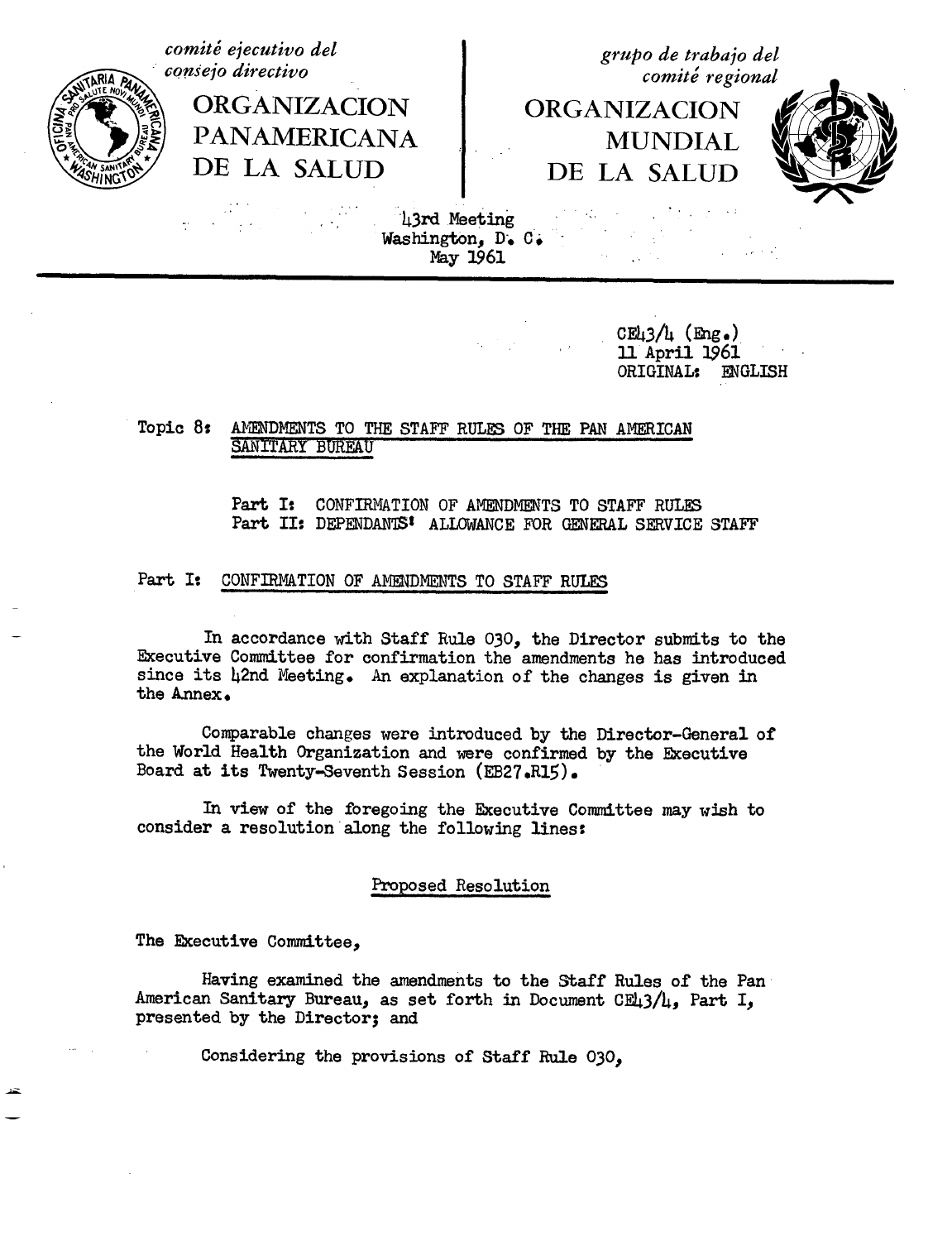CE43/4 **(Eng.)** Page 2

### RESOLVESt

To confirm the amendments toi the Staff Rules of the Pan American Sanitary Bureau as presented by the Director in the Annex to Document CE43/4, Part I.

 $\frac{1}{2}$  ,  $\frac{1}{2}$  ,  $\frac{1}{2}$ 

Annex I: Amendments to Staff Rules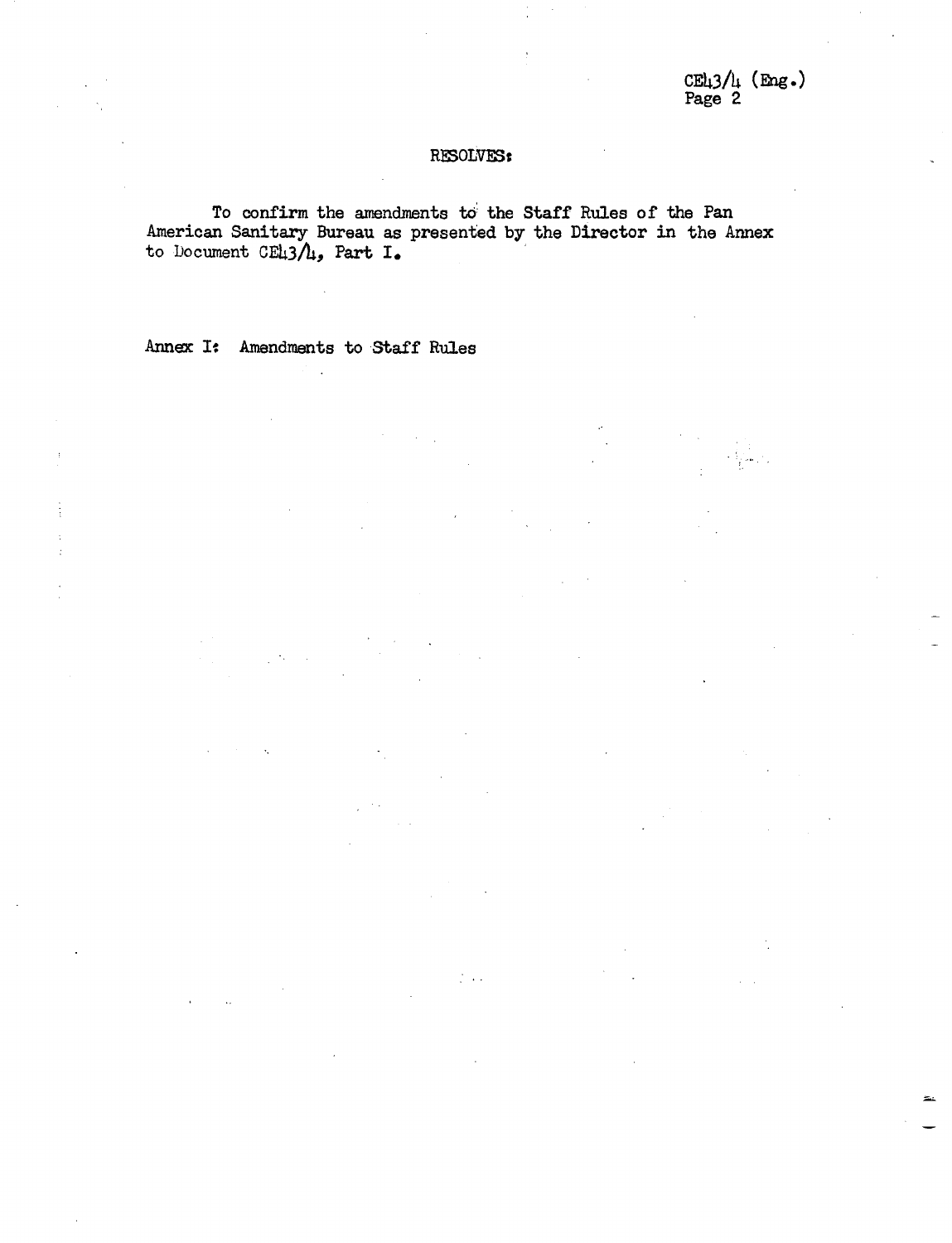### AMENDMENTS TO STAFF RUIES

 $\mathbf{I}$ 

### Previous Text

### New Text

### Comments

"Pensionable remuneration" means:  $210.2<sup>1</sup>$ 

 $\blacksquare$ 

No.

 $210.2<sup>1</sup>$  "Pensionable remuneration" means:

(a) For staff in posts subject to local recruitment: salary. (b) For staff in posts subject to international recruitment: "salary" as defined in Rule 230.2 plus 5%.

(a) Base pensionable remuneration consisting of the United Nations gross salary rate applicable to the Nations at its sixteenth session. grade and step of the staff member (including any language allowance established in accordance with Staff Rule 1110.6) less one-half of the amount of staff assessment applied by the United Nations to such gross salary; and (b) The amount of any non-residence allowance established in accordance with Staff Rule 1110.4, or in the case of staff members to whom Staff Rule 235 is applicable, 5% of base pensionable remuneration.

This change results from the recommendations of the Expert Rea view Group which were adopted by the General Assembly of the United For the actual amounts of pensionable remuneration for the professional category, see table annexed.

 $1$  Effective 1 January 1959

1 Effective 1 April 1961

CE43/4 (Eng.)<br>Page: 3<br>(ANNEX I)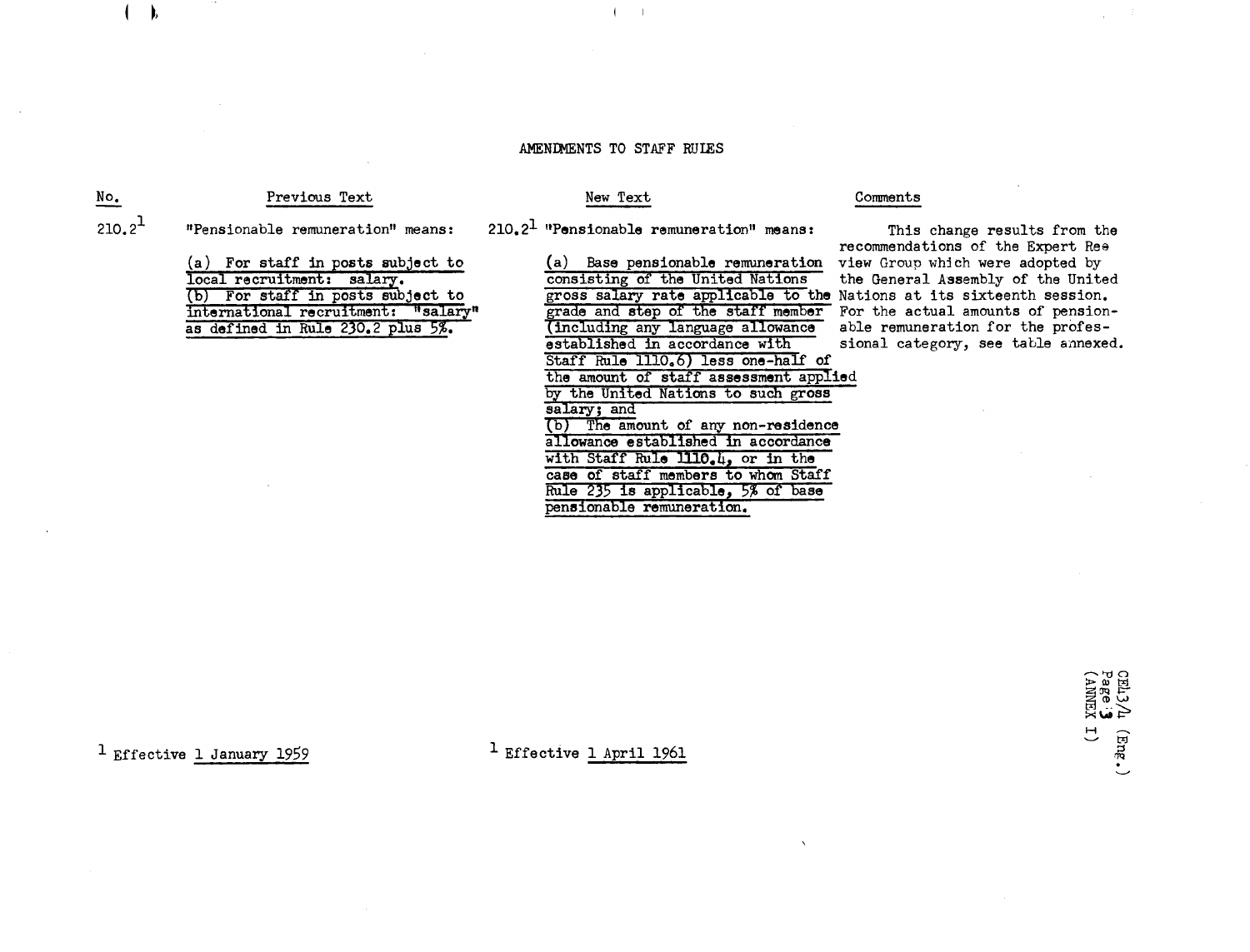CE43/4 (Eng.) Page **I**

Table annexed to Amendment to Staff Rule 210.2

### PENSIONABLE REMUNERATION TABLE FOR PROFESSIONAL CATEGORY

| Grade                                                                                                           | Amount (\$ per annum) |  |
|-----------------------------------------------------------------------------------------------------------------|-----------------------|--|
| P.1/1                                                                                                           | 4121                  |  |
| なんしょう                                                                                                           | 4358                  |  |
|                                                                                                                 | 4594                  |  |
|                                                                                                                 | 4830                  |  |
|                                                                                                                 | 5066                  |  |
|                                                                                                                 | 5303                  |  |
|                                                                                                                 | 5539                  |  |
| $\gamma_8$                                                                                                      | 5775<br>5539          |  |
| P.2/1                                                                                                           |                       |  |
| /2                                                                                                              | 5775                  |  |
| ر⁄                                                                                                              | 6022                  |  |
|                                                                                                                 | 6263                  |  |
|                                                                                                                 | 6510                  |  |
|                                                                                                                 | 6757                  |  |
| /4/5/6 /7 /8                                                                                                    | 6998<br>7245          |  |
| 79                                                                                                              | 7492                  |  |
| $P - 3/1$                                                                                                       | 6998                  |  |
|                                                                                                                 | 7245                  |  |
| /2/3/4/5/6/7/8 9 10                                                                                             | 7492                  |  |
|                                                                                                                 | 7772                  |  |
|                                                                                                                 | 8059                  |  |
|                                                                                                                 | 8344                  |  |
|                                                                                                                 | 8631                  |  |
|                                                                                                                 | 8917                  |  |
|                                                                                                                 | 9209                  |  |
|                                                                                                                 | 9529                  |  |
| P.1/1                                                                                                           | 8631                  |  |
|                                                                                                                 | 8917                  |  |
|                                                                                                                 | 9209                  |  |
|                                                                                                                 | 9529                  |  |
|                                                                                                                 | 9865                  |  |
|                                                                                                                 | 10196                 |  |
| <b>/ 2 13/http://t/2 14/http://t/2 14/http://t/2 14/http://t/2 14/http://t/2 14/http://t/2 14/http://t/2 14</b> | 10532                 |  |
|                                                                                                                 | 10862                 |  |
|                                                                                                                 | 11198                 |  |
|                                                                                                                 | 11550                 |  |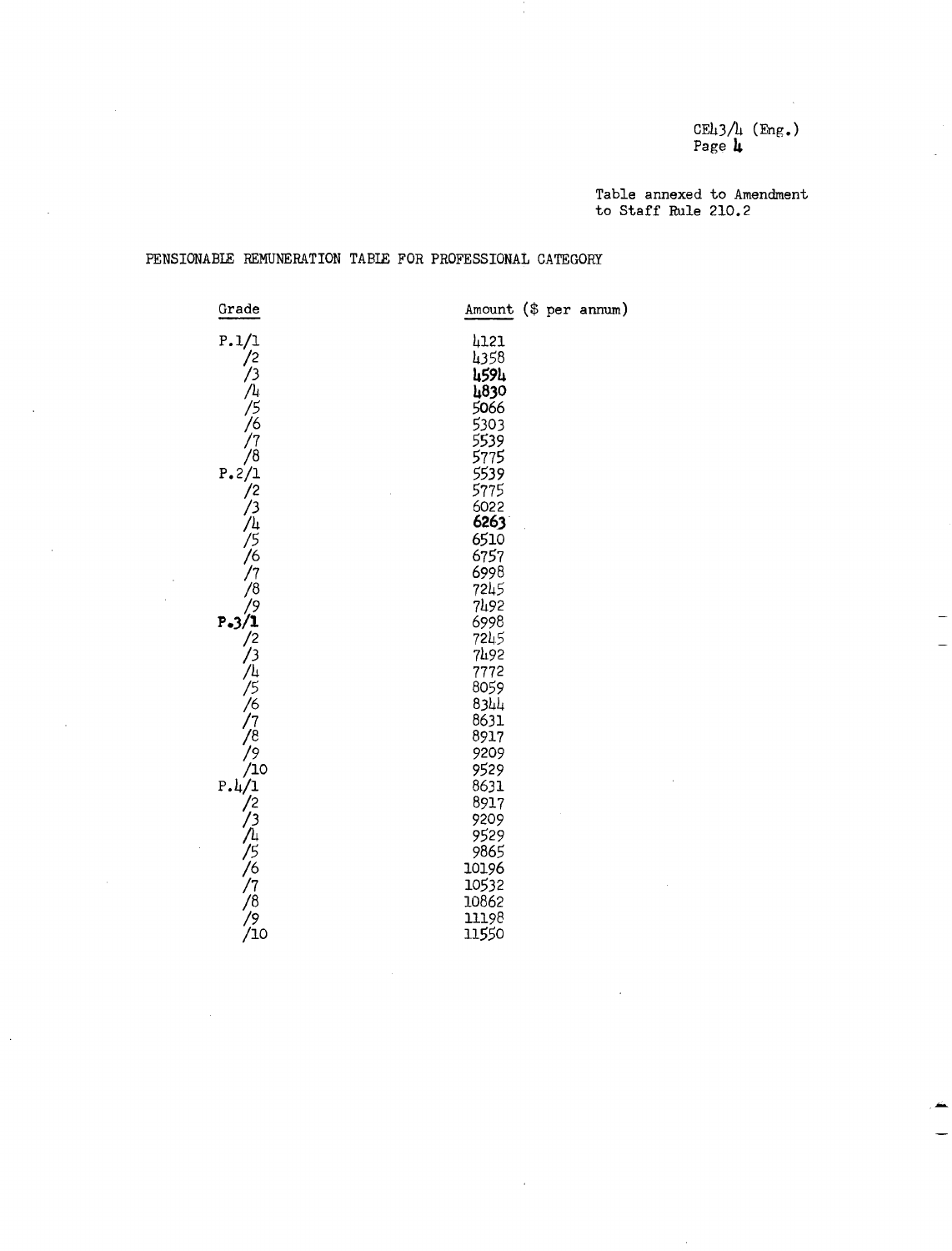CE43/4  $(\texttt{Fng.})$ Page **'5**

Table annexed to Amendment to Staff Rule 210.2 (continued)



**Ndte:** Figures are subject to confirmation by the United Nations, New York

 $\ddot{\phantom{a}}$ 

 $\sim$ 

 $\sim$ 

 $\sim$ 

 $\bar{z}$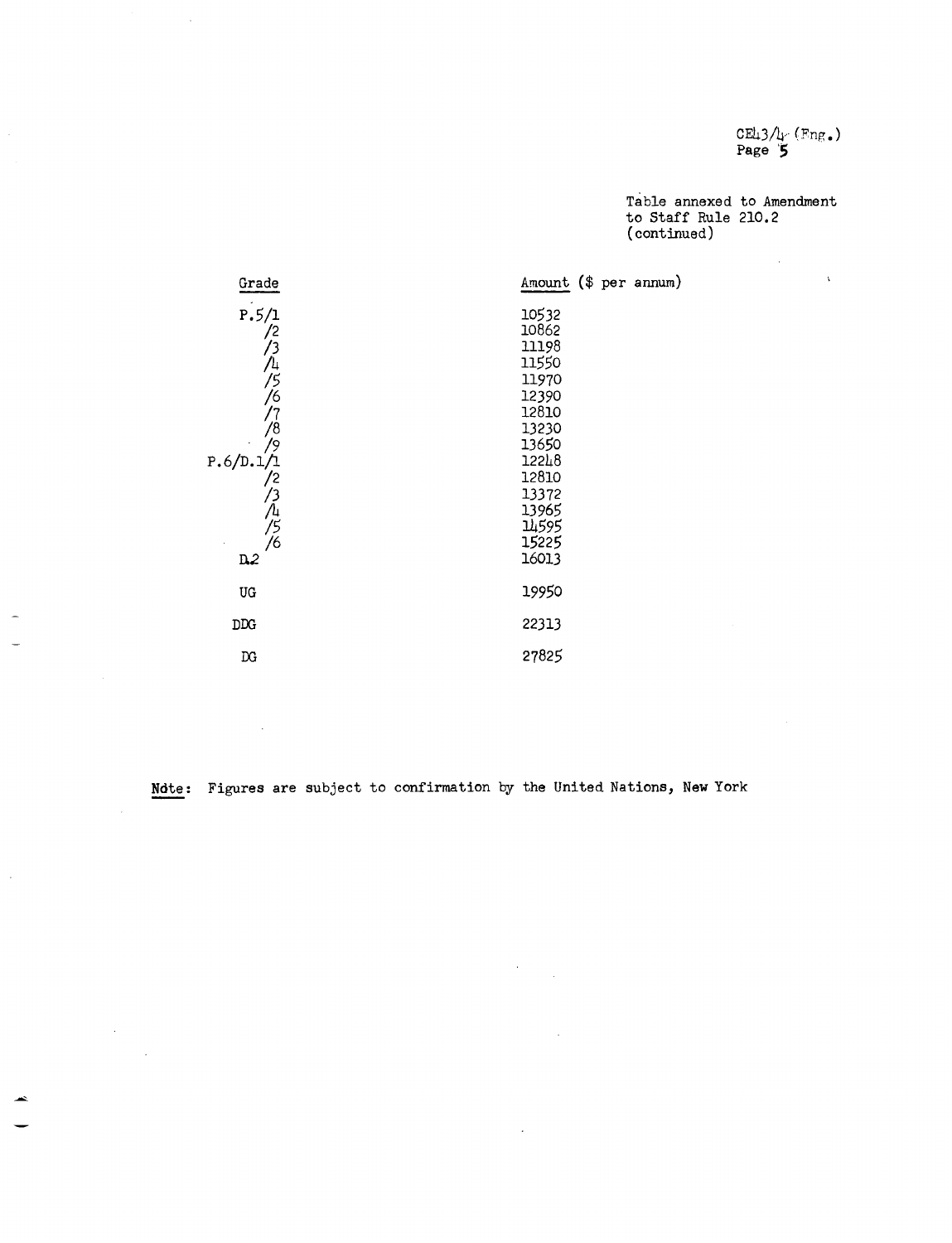Previous Text No. Previous Text New Text New Text Comments

- 255 EDUCATION GRANT
- $255.2<sup>1</sup>$  Full-time attendance at schools and universities in the country of the staff memberts place of residence, and at universities which the Director may in individual cases exceptionally recognize elsewhere is qualifying up to the child's twenty-first birthday. Attendance at schools elsewhere is qualifying up to completion of normal secondary education. Attendance prior to the scholastic year in which the child reaches age six and attendance at nursery schools and kindergarten is not qualifying.

255 EDUCATION GRANT

 $255.2<sup>1</sup>$  Full-time attendance at schools and universities in the country of the staff memberts place of residence, and at universities which the Director may in individual cases exceptionally recognize elsewhere is qualifying up to the end of the scholastic year in which the child reaches age 21. Attendance at schools elsewhere is qualifying up to completion of normal secondary education. Attendance at nursery schools and kindergarten in not qualifying.

The amendment will bring the rule into line with the provisions agreed upon by inter-organization consultation and adopted by the United Nations General Assembly.

1 **Effective 1 January 1959** 1 **Effective 1 January 1961** 

 $\blacksquare$ 

CEL)<br>Page  $\sim$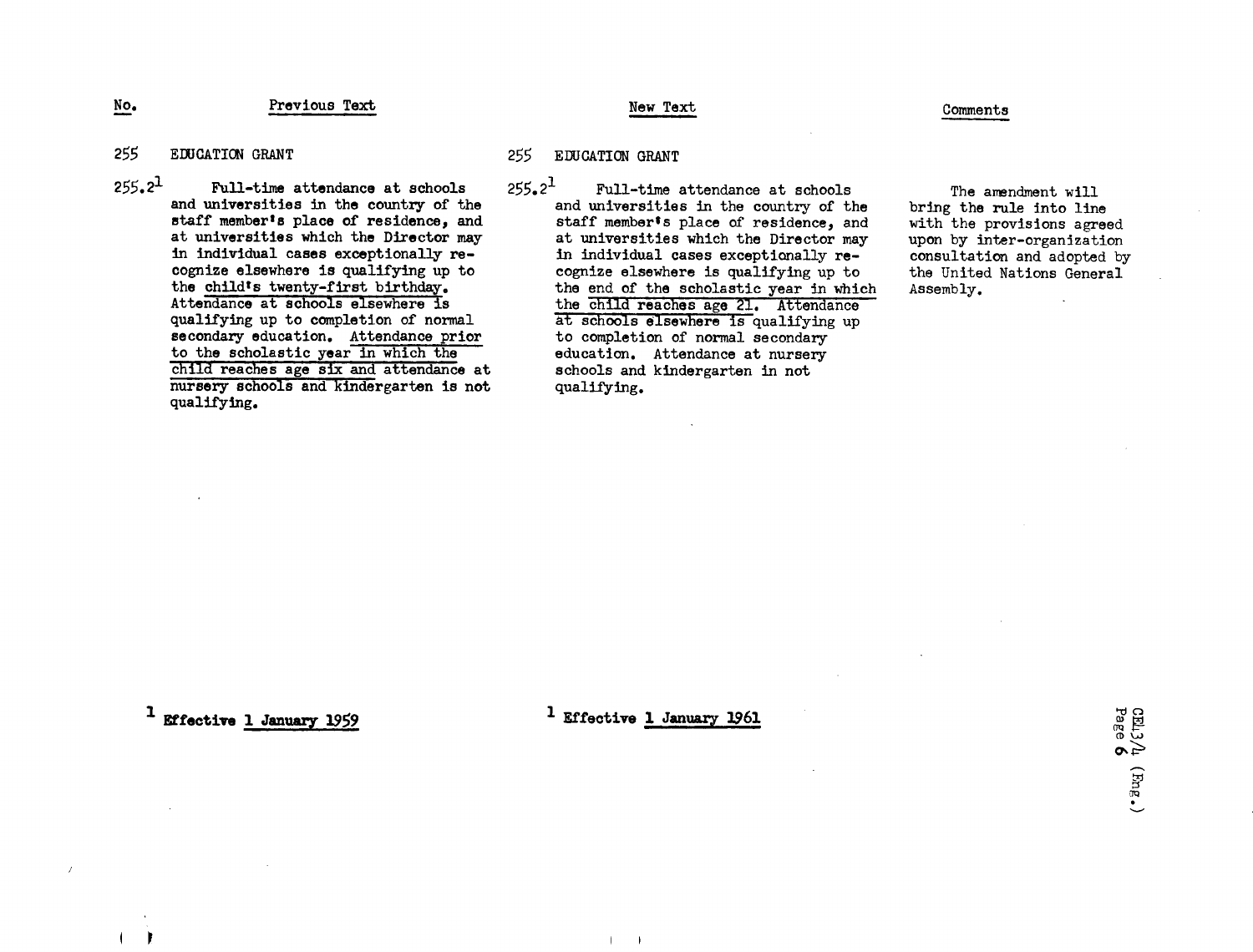### Previous Text No. Previous Text Comments New Text New Text Comments

ASSIGNMENT ALLOWANCE  $260^2$ 

> A staff member, other than those appointed under Rules 1120 and 1130, who is assigned to an official station other than in the country of his place of residence, under circumstances which the Bureau classifies as a schedule "S" assignment in accordance with Rule  $410.2$ , shall receive for the duration of such assignment an allowance designed to compensate for the dislocation factors resulting from the nature and duration of the assignment. The amount of the allowance shall vary by grade level and differentiate between those with and without dependants as defined in Rule  $210.3(a)$  and  $(b)$ .

### 260<sup>2</sup> ASSIGNMENT ALLOWANCE

 $260.1<sup>2</sup>$  A staff member, other than those appointed under Rules 1120 and 1130, who is assigned to an official station other than in the country of his place of residence, under circumstances which the Bureau classifies as a schedule "S" assignment in accordance with Rule 410.2, shall receive an allowance designed to compensate for the dislocation factors resulting from the nature of the assignment.

 $260.2^2$  The amount of the allowance shall vary by grade level and differentiate between those with and without dependants as defined in Rule 210.3(a) and  $(b)$ .

| $260.3^2$ |  | The assignment allowance shall          |  |
|-----------|--|-----------------------------------------|--|
|           |  | normally cease when a staff member has  |  |
|           |  | been in receipt of it for five consecu- |  |
|           |  | tive years at any one duty station.     |  |

The intent of this rule is that the allowance shall not normally be paid to a staff member after five years' service at any one duty station (i.e. the date of introduction of the allowance - 1 January 1958).

2 Effective 1 January 1958

**2 Effective** 1 January 1961

i.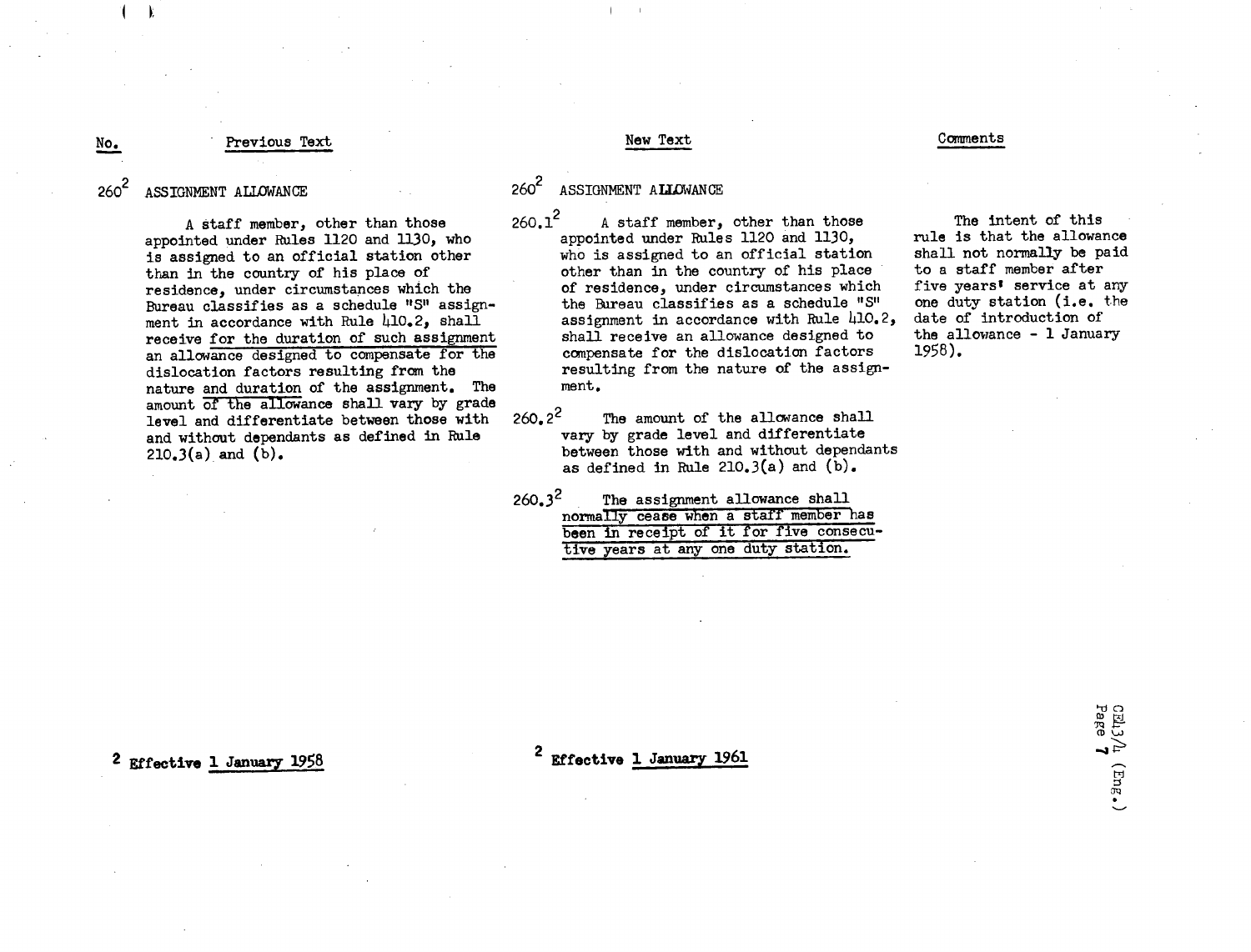### Previous Text

### New Text

### SERVICE BENEFIT  $265^1$

No.

A staff member who leaves the Bureau on completion of, or while holding a fixedterm appointment of at least one year but less than five years and on completion of at least a year of service, shall be paid a service benefit equal to 4% of salary for any period of service in his recognized country of residence and 8% of salary for any period of expatriated service. For this purpose all continuous service time on fixedterm appointments as defined above, subsequent to 1 January 1958, shall be credited, except that those staff members on fixed-term appointments on 1 January 1958 who had previously been earning credit toward repatriation grant continue to earn this credit and are not entitled to service benefit. Conversion of the appointment to a permanent appointment, or completion of five years *of* continuous service, terminates any entitlement, accrued or prospective, under this rule (see Rule 270.3). A fixed-term appointment of less than five years following a permanent appointment does not establish an entitlement under this rule.

### 265<sup>1</sup> SERVICE BENEFIT

A staff member who leaves the Bureau on completion of, or while holding a fixedterm appointment of at least one year but less than five years and on completion of at least a year of service, shall be paid a service benefit equal to 4% of salary for any period of service in his recognized country of residence and 8% of salary for any period of expatriated service. For this purpose all continuous service time on fixed-term appointments as defined above, subsequent to, 1 January 1958, shall be credited, except that those staff members on fixed-term appointments on 1 January 1958 who had previously been earning credit toward repatriation grant continue to earn this credit and are not entitled to service benefit. Conversion of the appointment to a permanent appointment, or completion of five years of continuous service, subsequent to 1 January 1958, terminates any entitlement, accrued or prospective, under this rule (see Rule 270.3). A fixed-term appointment of less than five years following a permanent appointment does not establish an entitlement under this rule.

### Comments

The purpose of this amendment is to clarify the earliest date from which the "five year continuous service" is calculated (i.e. the date of introduction of the  $b$ enefit).

1 Effective 1 January 1960

1 Effective 1 January 1961 **,**

 $\mathbf{I}$ 

I r'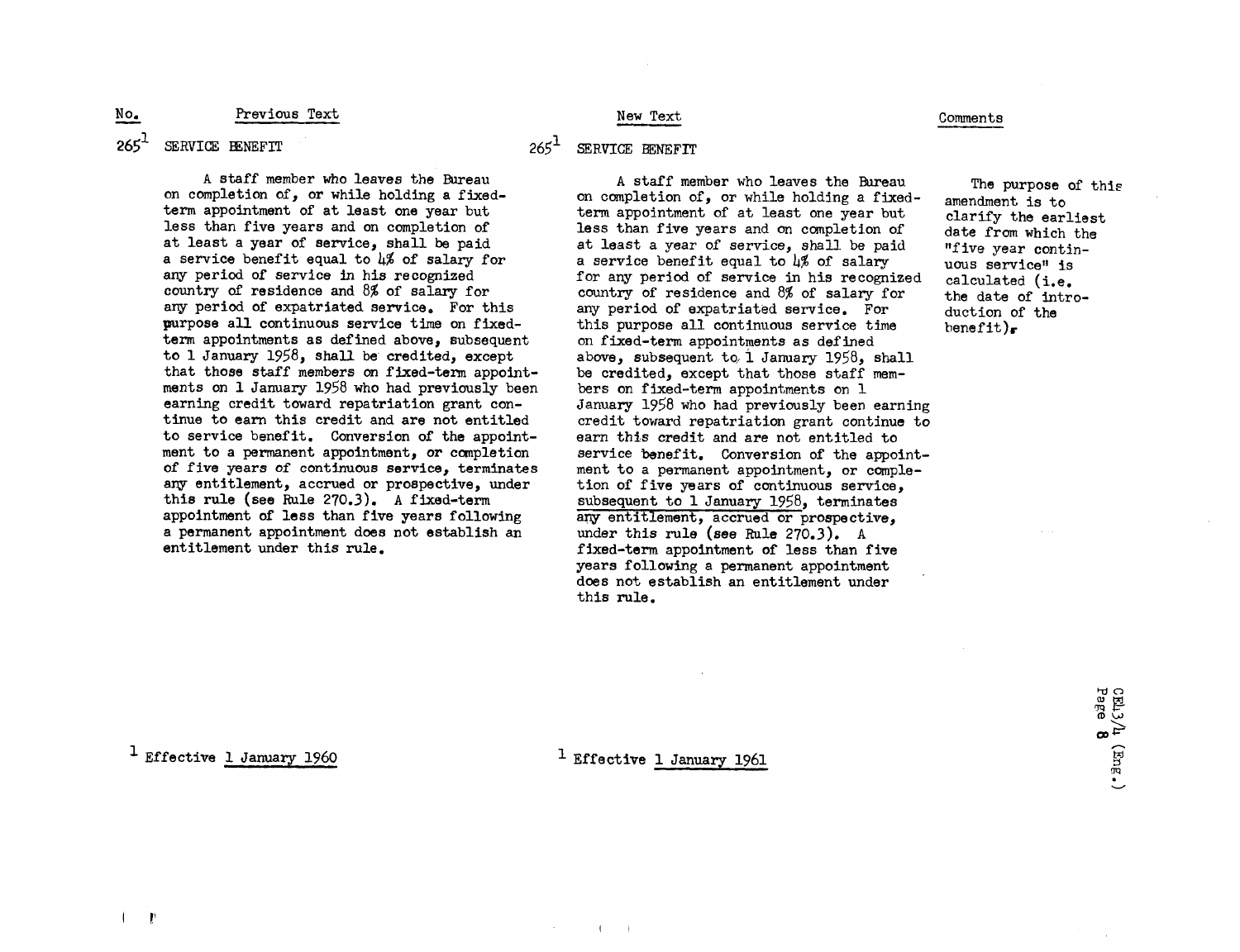### Previous Text No. Between the comments of the comments of the New Text. The Comments of Comments of the Comments of the Comments of the Comments of the Comments of the Comments of the Comments of the Comments of the Comments of the Comm

### $270<sup>1</sup>$  REPATRIATION GRANT  $270<sup>1</sup>$  REPATRIATION GRANT

I

A staff member on a permanent contract who has completed two or more years of continuous service, and a staff member on a contract of more than one year but less than five years, having completed five years of continuous service, with the Bureau at an official station outside his own country, shall be entitled, upon leaving the Bureau other than by dismissal for serious misconduct, to a repatriation grant subject to the following conditions:

A staff member on a permanent contract who has completed two or more years of continuous service, and a staff member on a-fixed-term appointment of less than five years, having performed five years of continuous service subsequent to 1 January 1958 with the Bureau at an official station outside his own country, shall be entitled, upon leaving the Bureau, other than by dismissal for serious misconduct, to a repatriation grant subject to the following conditions:

The inclusion of the words "of more than one year" in the introductory paragraph of Staff Rule 270 has been found to be misleading, since if this section of the rule is strictly interpreted, staff members with the requisite amount of service (in some cases exceeding five years) and having a final extension of contract of less than one year, could be considered as having no entitlement to Repatriation Grant. In addition it is intended by this amendment to show clearly that a project staff member appointed before 1 January 1958 (other than those on permanent contracts) would still need to have five yearst continuous service after that date to be entitled to Repatriation Grant. At that time, 1 January 1963, he would be credited with service performed both prior to and after 1 January 1958 for the Repatriation Grant. Entitlement to Service Benefit would be cancelled automatically at that time.

<sup>1</sup> Effective 1 January 1960 <sup>th</sup> Effective 1 January 1961

**IT** nz t M **(D W** t~ . *TJF*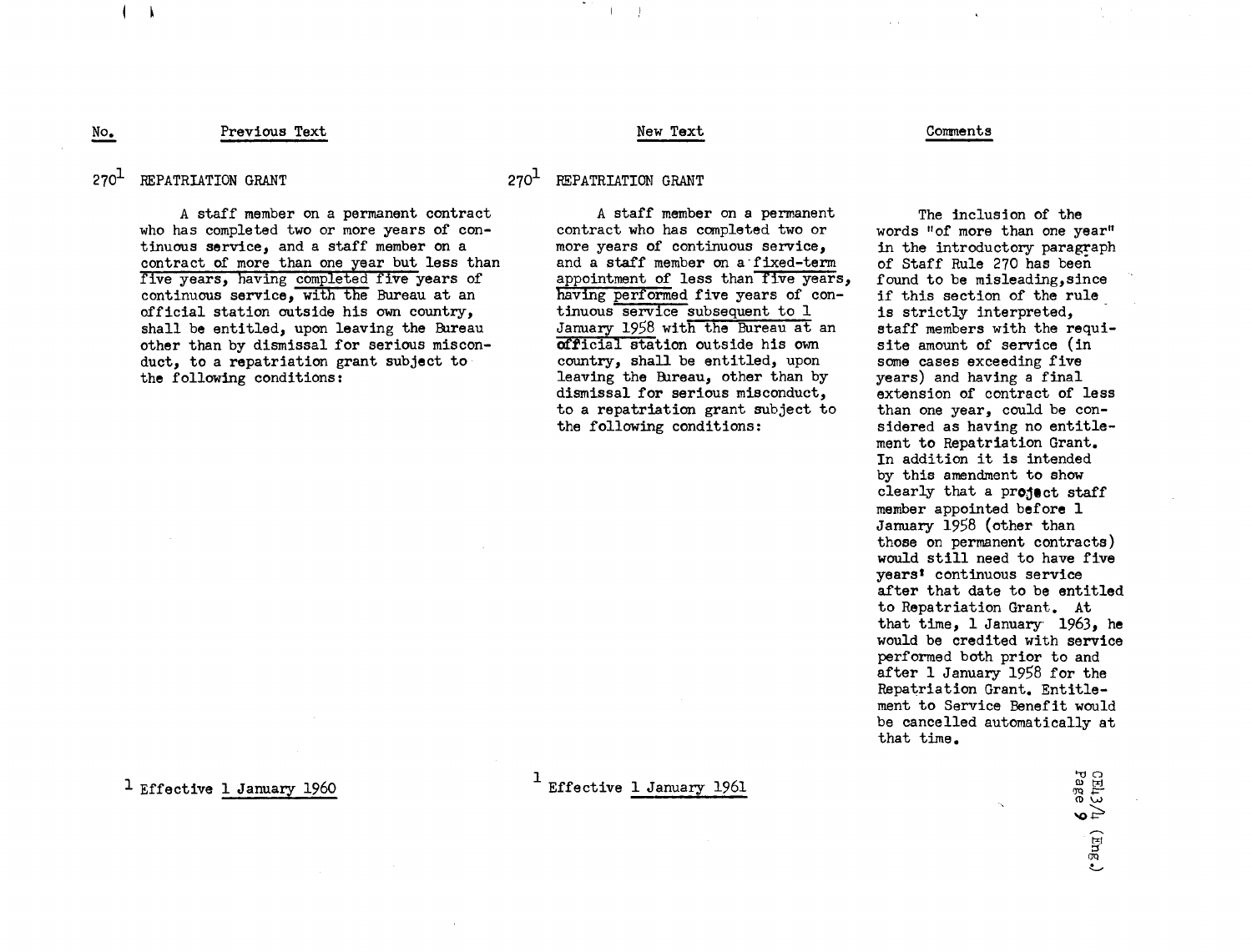Previous Text **No.** Previous Text Comments

- 610 PERIODS OF DUTY 610 PERIODS OF DUTY
- 610.1 In the case of full-time staff members, their whole time shall be at the disposal of the Director. The official hours of work of the Bureau per year will be 2,016.
- 610.2 Except in cases of necessity, Sunday (or an equivalent day) shall not be a work day. The official holidays to be observed per year will be the holidays fixed for each office following the most commonly observed holidays in that locality, provided that the method of scheduling the workyear results in a total of 2,016 official work hours being observed by each office.
- 
- $610.1<sup>1</sup>$ In the case of full-time staff members, their whole time shall be at the disposal of the Director. The normal work day shall be eight hours and the normal work week 40 hours.
- $610.2<sup>1</sup>$ Except in cases of necessity, Sunday (or an equivalent day) shall not be a work day and normally the Bureau observes a five-day week. Eight holidays are observed per year, cation of the policy. the dates being fixed for each office following the eight most commonly observed holidays in that locality.

To conform with the WHO Rules, and permit necessary flexibility in application of the policy.

To conform with the WHO Rule and permit necessary flexibility in appli-

**S13L4** rcm **aw**  $\frac{1}{2}$   $\approx$ **0 GQ ,I**

### <sup>1</sup> Effective 1 January 1961

 $\ddot{\phantom{1}}$ 

 $\mathbf{r}$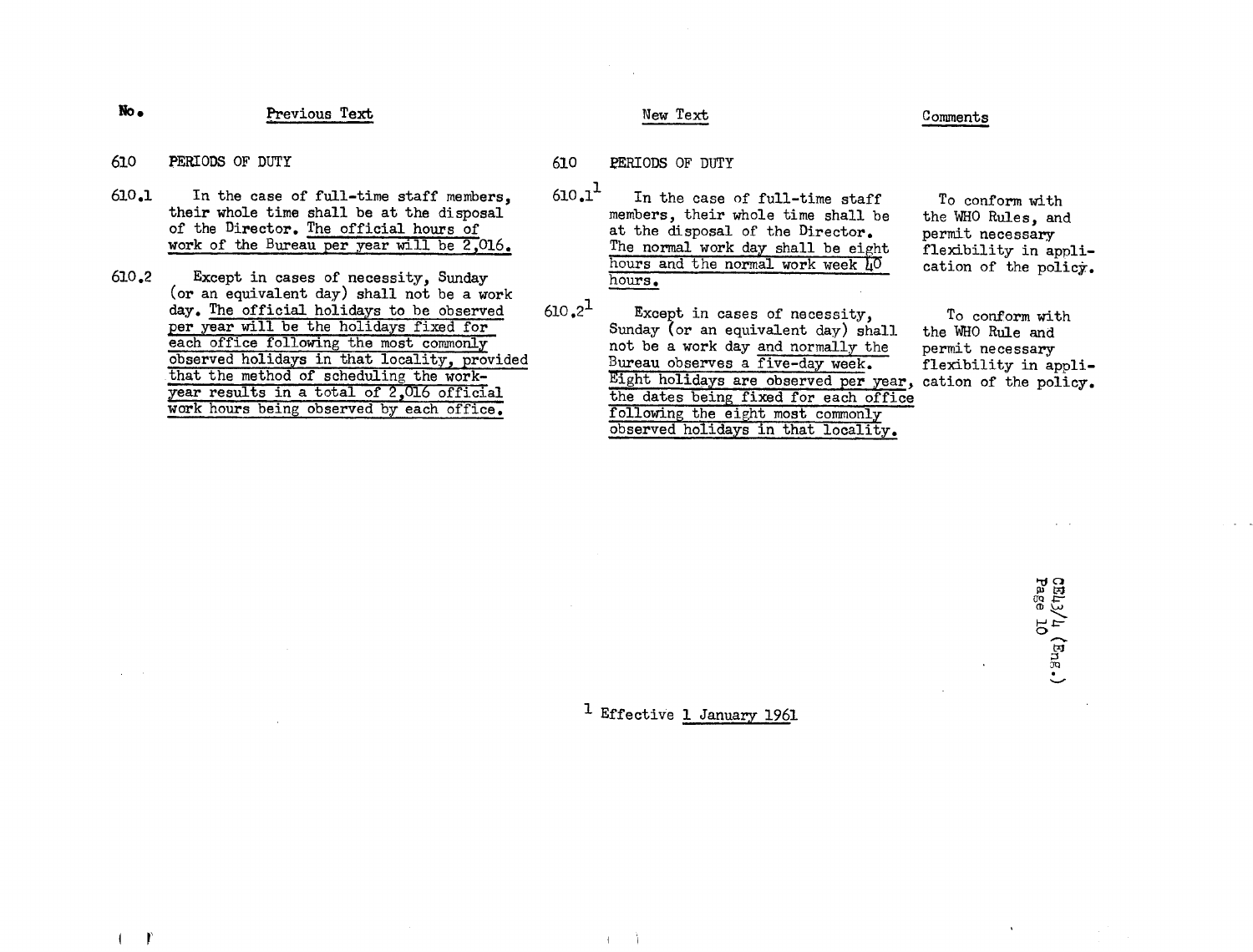### Previous Text No.

**4** I

 $\mathbf{I}$ 

### New Text Comments

- 650 SPECIAL LEAVE AND LEAVE WITHOUT PAY 650 SPECIAL LEAVE AND LEAVE WITHOUT PAY
- Periods of special leave or leave without pay in excess of 30 days shall not be credited for purposes of: 650.3
	- (a) Annual leave accrual;

(b) Service credit toward within-grade increase and completion of probation;

**(c)** Service credit for repatriation grant and termination indemnities;

(d) Service credit for home leave.

- 
- $650.3<sup>1</sup>$ Periods of leave without pay in excess of 30 days shall not be credited for purposes of:
	- (a) Annual leave accrual;

(b) Service credit towards withingrade increase and completion of probation;

(c) Service credit for repatriation grant and termination indemnities;

(d) Service credit for home leave;

provided that periods of special leave without pay granted by the Director for advanced study shall be credited for all purposes.

written (and has remained unchanged in this respect) in those days prior to the practical implementation of a study leave program as we know it today. The provision of discounting for service credit days on leave without pay in excess of thirty is a reasonable and generally accepted practice, except in the circumstances which are the object of the proposed proviso. On onehand the Bureau, through its rules and financial allocations (in some cases) encourages the staff member to seek to better himself and thereby aid the Bureau. It is an anomaly that on the other hand we would quite severely penalize his seniority position with the Bureau through the unmitigated application of this rule.

> I'd C) In *4(* H**t**<br>⊟

> > .

This Staff Rule was

1 Effective 1 January 1961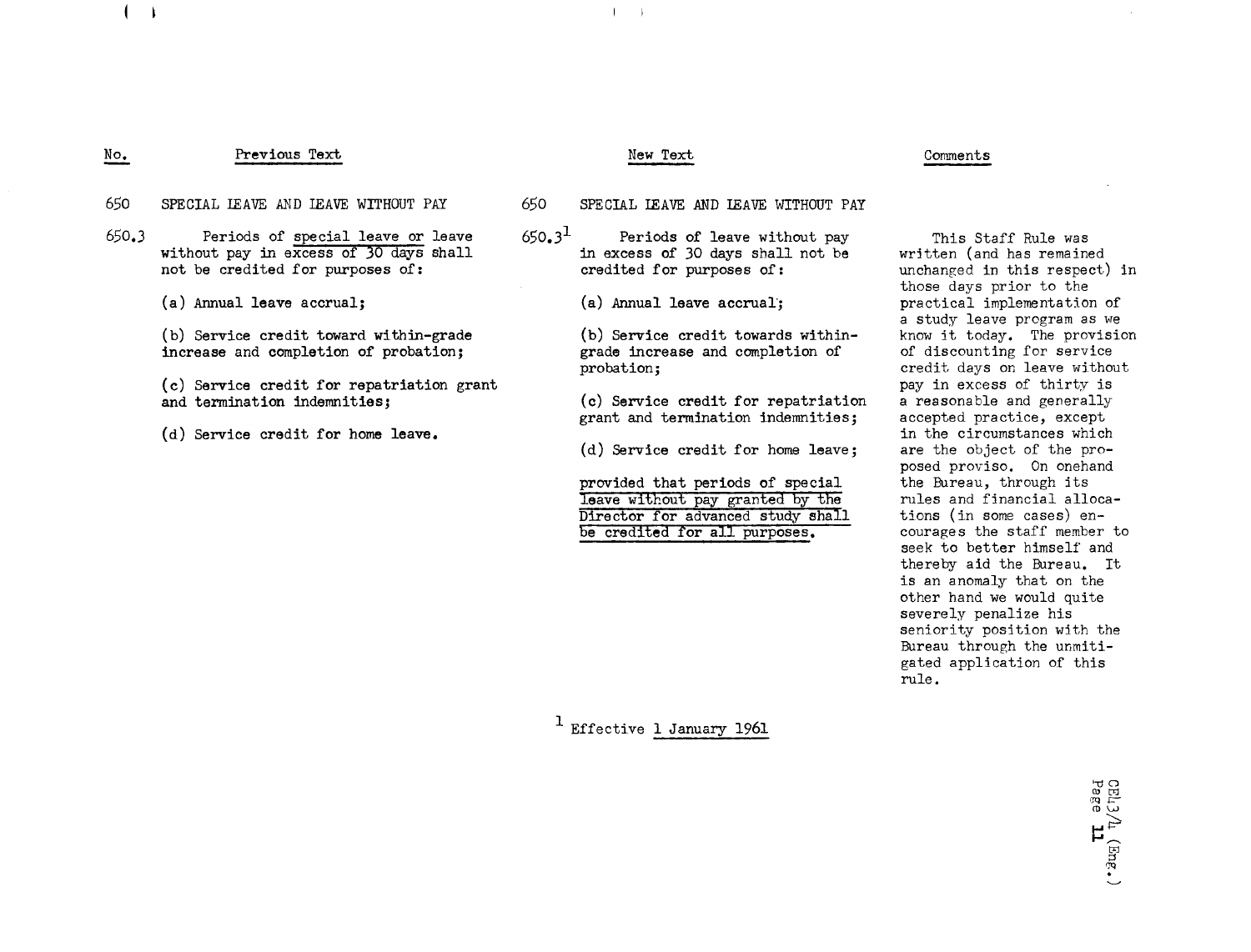### Previous Text No. Previous Text Comments Comments New Text New Text Comments

### 720 COMPENSATION FOR SERVICE-INCURRED ACCIDENTS OR ILLNESSES

A staff member shall be entitled to compensation in the event of illness, accident or death attributable to the performance of official duties on behalf of the Bureau, in accordance with rules established by the Director. Any benefits payable by the Staff Pension Fund or under the Bureau's accident and sickness insurance policy shall be taken into account in establishing the compensation payable.

### 720<sup>2</sup> COMPENSATION FOR SERVICE-INCURRED ACCIDENTS OR ILLNESSES

A staff member shall be entitled to compensation in the event of illness, accident or death attributable to the performance of official duties on behalf of the Bureau, in accordance with rules established by the Director. Any benefits payable by the Staff Pension Fund, under the Bureau's accident and illness insurance policy or from the Staff Health Insurance **shall be** taken into account in establishing **the compensation payable.**

To amend terminology in line with Staff Rule 710 (revised 1 January 1969

 $\frac{1}{2}$   $\sigma$ 

**toj** 0) e19 CD

### 2 **Effective 1 January** 1961

 $($   $+$ 

 $\mathbf{I} = \mathbf{P}$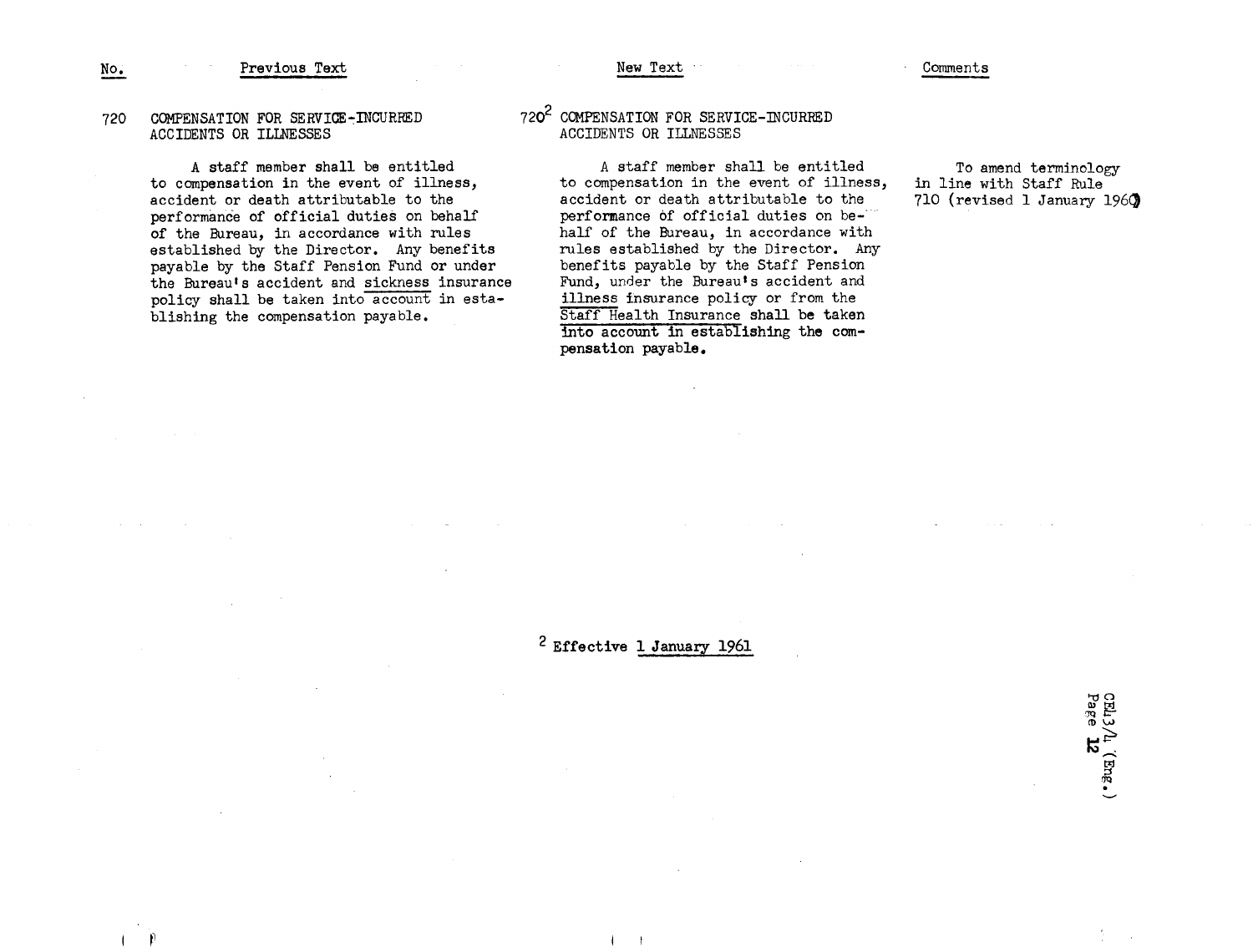### Previous Text No. 2. Previous Text Comments New Text New Text Comments

### $740<sup>1</sup>$  GRANT IN CASE OF DEATH  $740<sup>1</sup>$  GRANT IN CASE OF DEATH

I

On the death of a staff member holding a permanent appointment, whose death does not result in any indemnity payment from the Bureau's accident and sickness insurance policy, a payment shall be made to the dependent spouse if any, and if none, then to any dependent children in accordance with the following schedule:

| Years of Service – Months of Salary |  |
|-------------------------------------|--|
| 3 or less                           |  |
|                                     |  |
|                                     |  |
| 9 or more                           |  |

On the death of a staff member holding a permanent appointment, whose death does not result in any indemnity payment from the Bureauts accident and illness insurance policy, a payment shall be made to the dependent spouse if any, and if none, then to any dependent children in accordance with the following schedule:

 $\mathcal{L}$  :  $\mathcal{L}$  :  $\mathcal{L}$  :  $\mathcal{L}$  :  $\mathcal{L}$  :  $\mathcal{L}$  :  $\mathcal{L}$  :  $\mathcal{L}$  :  $\mathcal{L}$  :  $\mathcal{L}$  :  $\mathcal{L}$  :  $\mathcal{L}$  :  $\mathcal{L}$  :  $\mathcal{L}$  :  $\mathcal{L}$  :  $\mathcal{L}$  :  $\mathcal{L}$  :  $\mathcal{L}$  :  $\mathcal{L}$  :  $\mathcal{L}$  :

To amend terminology in line with Staff Rule 710 (revised 1 January 1960).

Dage<br>Page

**"E**

### Years of Service Months of Salary **3**

|   | or less |   |  |
|---|---------|---|--|
|   |         |   |  |
|   |         |   |  |
| 9 | or more | ٠ |  |

<sup>1</sup> Effective 1 July 1958

1 Effective 1 January 1961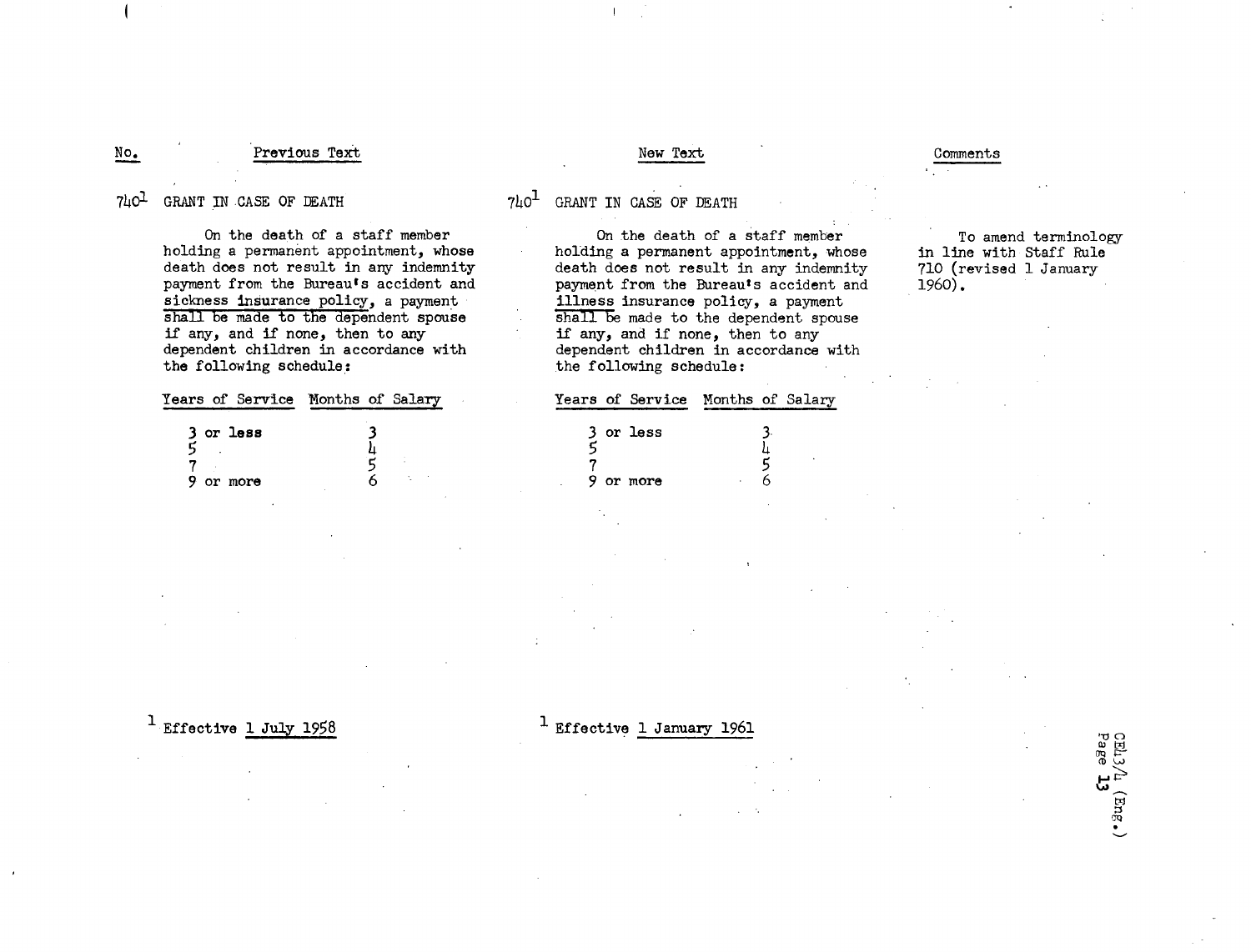### Part II: DEPENDANTS' ALLOWANCE FOR GENERAL SERVICE STAFF

The Director wishes to present to the Executive Committee, for its information and appropriate action, a proposal to consider the granting of dependants' allowances for the Bureau's general service staff members.

Children's allowances for PASB/WHO general service staff were discontinued in 1951 by authority of Resolution XIV of the 13th Meeting of the Executive Committee. This decision was taken on the basis of a comprehensive study of the prevailing wages and conditions of employment which pertained to staff in Washington and at the various offices in the Region. The principal sources of comparison were the United States Government, Food and Agriculture Organization, Pan American Union, International Monetary Fund, and World Bank, which were selected because they utilize personnel similar to those employed by the Bureau and because comparable posts existed. The practice of paying children's allowance was discontinued because it was regarded at that time as being not typical of this area.

Further studies of this matter in 1957, and more recently in 1960, indicated the desirability of a reexamination of our present policy in paying dependants' allowances to general service staff. At the present time the United Nations, the Food and Agriculture Organization, the International Mbnetary Fund, the World Bank and the Inter-American Development Bank, all pay dependants' allowances for spouses and children in the Washington area. Although the United States Government and private business firms in the United States of America do not paydependants' allowances as such, indirect benefits do accrue by virtue of the national income tax law which provides tax exemptions for dependants.

 $\epsilon$ 

The Pan American Union pays a "family" allowance rather than a dependants' allowance. The benefits of the family allowance are patterned after those contained in the United States Income Tax Regulations. Salaries for United States citizens and persons on resident visas are reported and paid on a gross basis, but non-citizen and non-residents are paid on a net basis. The family allowance for non-residents is a percentage between net and gross which is determined by the number of dependants claimed by the staff member.

All United Nations Agencies under the common system that have established offices in Latin America now pay a dependants' allowance, on behalf of children only, in amounts consistent with local custom and practice at each station. (The usual practice is to establish this allowance at approximately 10% of level one, step one, of the local salary scale.) The PASB/WHO has also followed the common system with respect to the payment of the salaries, but, as a matter of policy, has excluded dependants' allowances.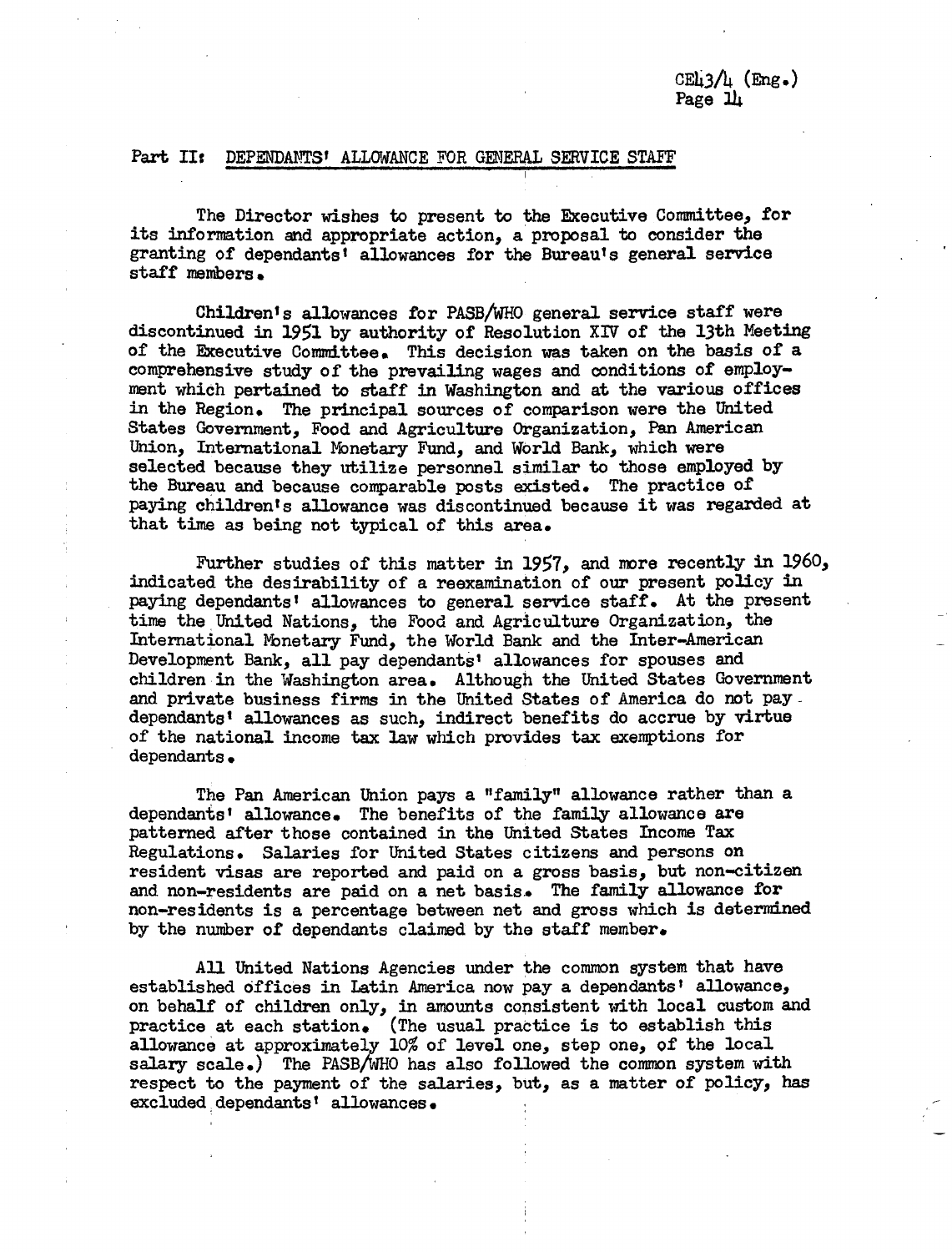$CE<sub>13</sub>/h$   $(E<sub>ng.</sub>)$ Page 15

The cost of implementing a program of allowances, based upon the prevailing practice observed by other international agencies of paying children's allowances in Latin America and spouse and childrents allowances in Washington, D. C., would be approximately 59,5654 (\$47,754 PAHO, \$11,900 WHO). However, as a result of computing federal income tax reimbursement in Washington at the dependants' rate, a savings of \$11,351(\$6,740 PAHO, \$4,611 WHO) would accrue over the cost of reimbursement at the single rate. The net cost to the Organization would therefore be approximately \$48,303 (\$41,014 PAHO, \$7,289 WHO). (See page 16.)

 $\pm 0$ 

In view of the foregoing, the Executive Committee may wish to adopt a resolution along the following lines:

### Proposed Resolution

The Executive Committee,

Having considered the report of the Director on the matter of dependants' allowances for general service staff;

Noting the practices of the United Nations and other international agencies in the Region of the Americas; and

Having considered the financial implications of adopting a program of dependants' allowances for general service staff,

### RESOLVES:

To authorize the Director to establish a program of dependants' allowances for general service staff based on local custom and practice prevailing at each of the stations in the Region, and to include in the proposed budget for 1962 an estimated amount for this purpose.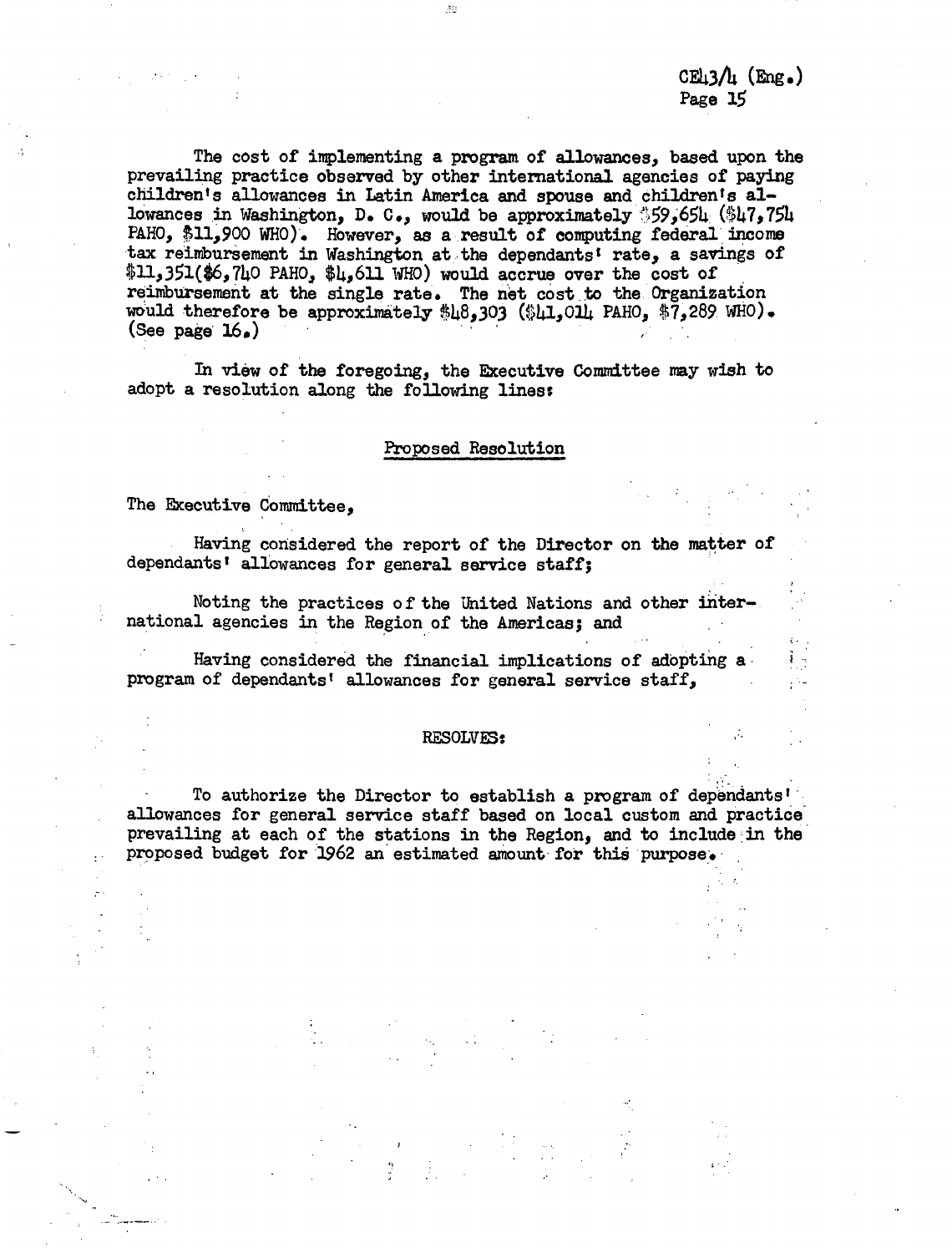### **DEPENDANTSt** ALLOWANCE-FSTIMATED COSTS

| Office        |                 | Annual Rate of Allowances<br>authorized by UN <sup>1</sup> / | 2/<br>Nº of Dependants |                                                              | <b>Estimated Costs</b><br>of Allowances |                    |
|---------------|-----------------|--------------------------------------------------------------|------------------------|--------------------------------------------------------------|-----------------------------------------|--------------------|
|               |                 |                                                              | PAHO                   | <b>WHO</b>                                                   | PAHO                                    | <b>WHO</b>         |
| Washington    | Spouse<br>Child | \$300<br>250                                                 | 32<br>77               | 18<br>26                                                     | \$28,850                                | \$11,900           |
| $Z - I$       | Child           | 110                                                          | 11                     |                                                              | 1,540                                   |                    |
| $Z - II$      | Child           | 105                                                          | $\overline{7}$         |                                                              | 735                                     |                    |
| $Z - III$     | Child           | 100                                                          | 30                     |                                                              | 3,000                                   |                    |
| $Z-TV$        | Child           | 75                                                           | 19                     |                                                              | 1,425                                   |                    |
| $Z-V$         | Child           | 60                                                           | 6                      |                                                              | 360:                                    |                    |
| $Z - VI$      | Child           | 72                                                           | 11                     |                                                              | 792                                     |                    |
| <b>AFTOSA</b> | Child           | 60                                                           | 111                    |                                                              | 8,460                                   |                    |
| ZOONOSES      | Child           | 72 <sub>1</sub>                                              | 36                     | Total Cost<br>Less Estimated Savings<br>in Tax Reimbursement | 2,592<br>\$47,754<br>6,710              | \$11,900<br>114ريا |

Net Cost  $\text{\$l_1,0ll_1$ 

Expressed in U. S. dollars based on current rate of exchange

 $2/$  Estimated from 1960 Health Insurance records

I

of e *-*

 $37,289$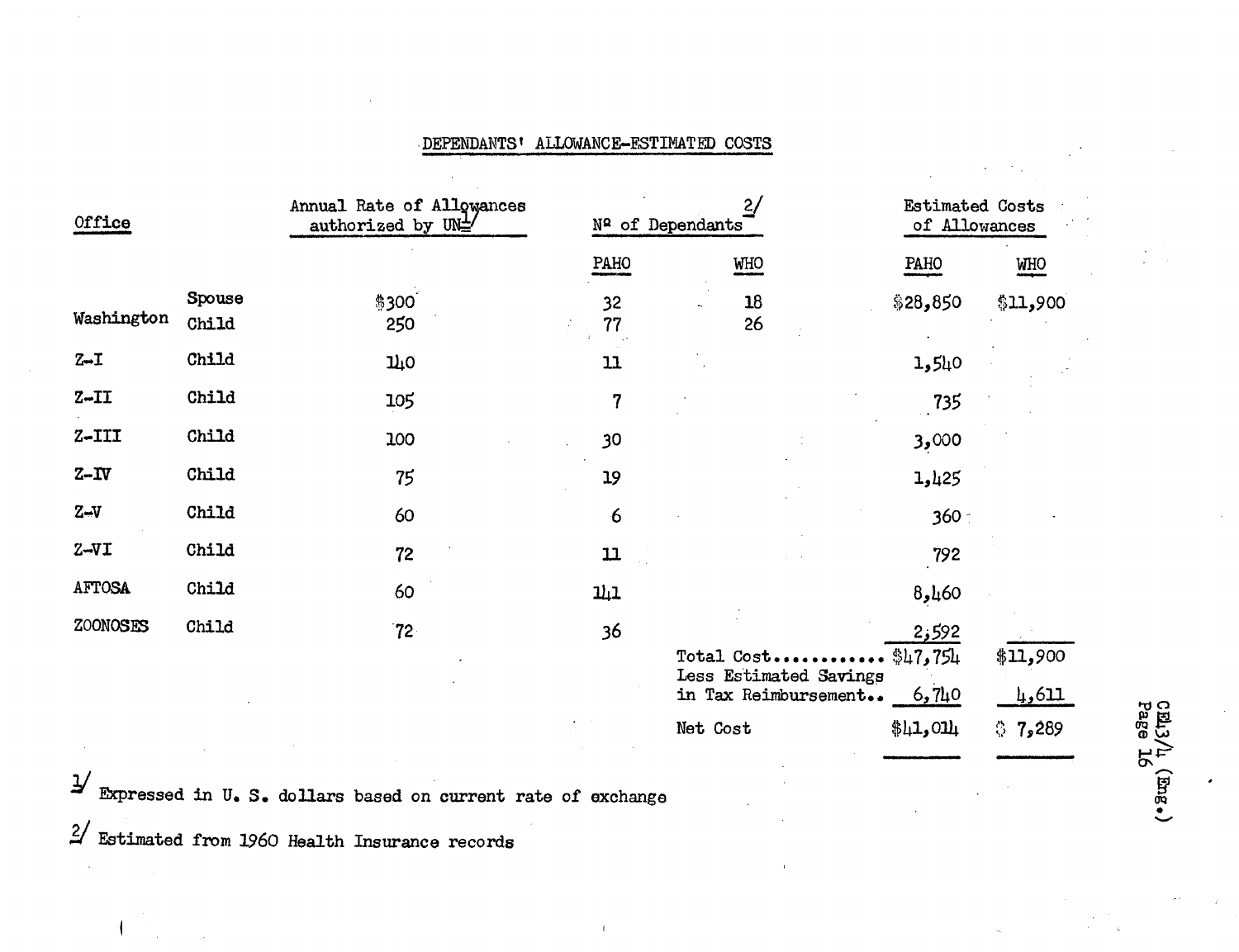*directing council*



*regional committee*

### PAN AMERICAN **WORLD HEALTH HEALTH** ORGANIZATION ORGANIZATION



XIII Meeting XIII Meeting

Washington, D. C. October 1961

> CD13/10 (Eng.) ADDENDUM I 6 October 1961 ORIGINAL: ENGLISH

### Topic 16: AMENDIMENTS TO THE STAFF RULES OF THE PAN AMERICAN SANITARY BUREAU

The 44th Meeting of the Executive Committee completed the review of the Amendments to the Staff Rules of the Pan American Sanitary Bureau, initiated at the 43rd Meeting, by analyzing the changes recommended for Staff Rule 260, Assignment Allowance. By Resolution VI of the 43rd Meeting, the Executive Committee had approved all changes recommended, with the exception of those relating to this allowance. In accordance with the provision of Resolution VI (see Doc.CE43/18, Rev.1) the Director communicated with the World Health Organization regarding this matter. He reported to the 44th Meeting on the results of this action and the Executive Committee, following a re-examination, adopted the following resolution:

### RESOLUTION I

"The Executive Committee,

Having examined the report of the Director regarding his negotiations with the World Health Organization (Document CE44/2) on the matter of the provisions of Staff Rule 260;

Considering the advisability of maintaining uniformity of rules and conditions of employment for PASB and WHO staff,

### RESOLVES:

1. To confirm the amendment of Staff Rule 260 of the Pan American Sanitary Bureau as follows: